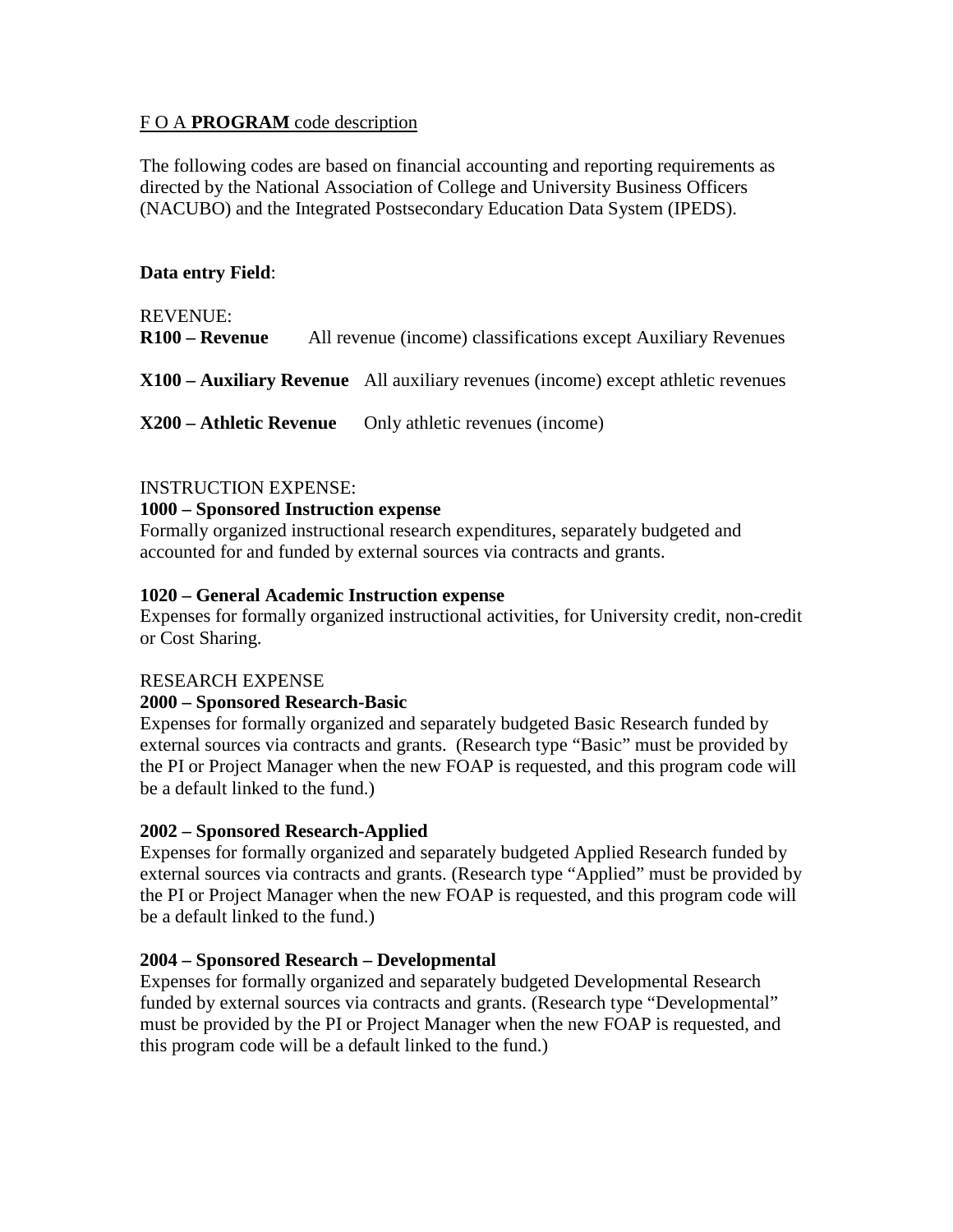## **2050 – Departmental Research expense**

Expense for internally supported, non-competitive research. (Not considered organized research.)

# **2052 – Grant-in-Aid Research expense**

Internally supported, separately budgeted, competitive research award expense. Organized research expense.

# **2054 – Cost Share Research expense**

Internally supported, separately budgeted research expense in support of externally funded programs, as required by written agreement.

# **2055 – Other Non-Sponsored Research expense**

All other internally supported research expenses.

## PUBLIC SERVICE EXPENSE:

## **3000 – Public Service Sponsored expense**

Separately budgeted and accounted for restricted expenditures for Public Service contract and grant awards funded from external sources.

# **3010 - Public Service Non-Sponsored expense**

Internally supported public service expense. (Outreach programs, conferences, program support, Cost Sharing)

# ACADEMIC SUPPORT EXPENSE:

# **4000 – Academic Support expense**

Includes expenses to provide support services for the institution's primary mission. Includes academic and graduate school dean's offices, museums and galleries, academic support information technology and academic advising. (The Provost office is included in Institutional support and not in Academic Support.) Academic personnel development is also included, such as sabbaticals and faculty awards.

## **4010 – Constituency/Fund Raising expense**

Any expense related to constituency development officers and/or dean's office fund raising expenditures.

## LIBRARY EXPENSE:

## **5000 – Library expense**

Any expense related to libraries located on AU and AUM campuses.

## STUDENT SERVICES EXPENSE:

## **6000 – Student Services expense**

Student services include the administration activities that provide assistance and support to the needs and interests of the students, including social and cultural development, counseling and career guidance, admissions, student records, and student health. (AUM's intercollegiate athletics programs are included in this category.)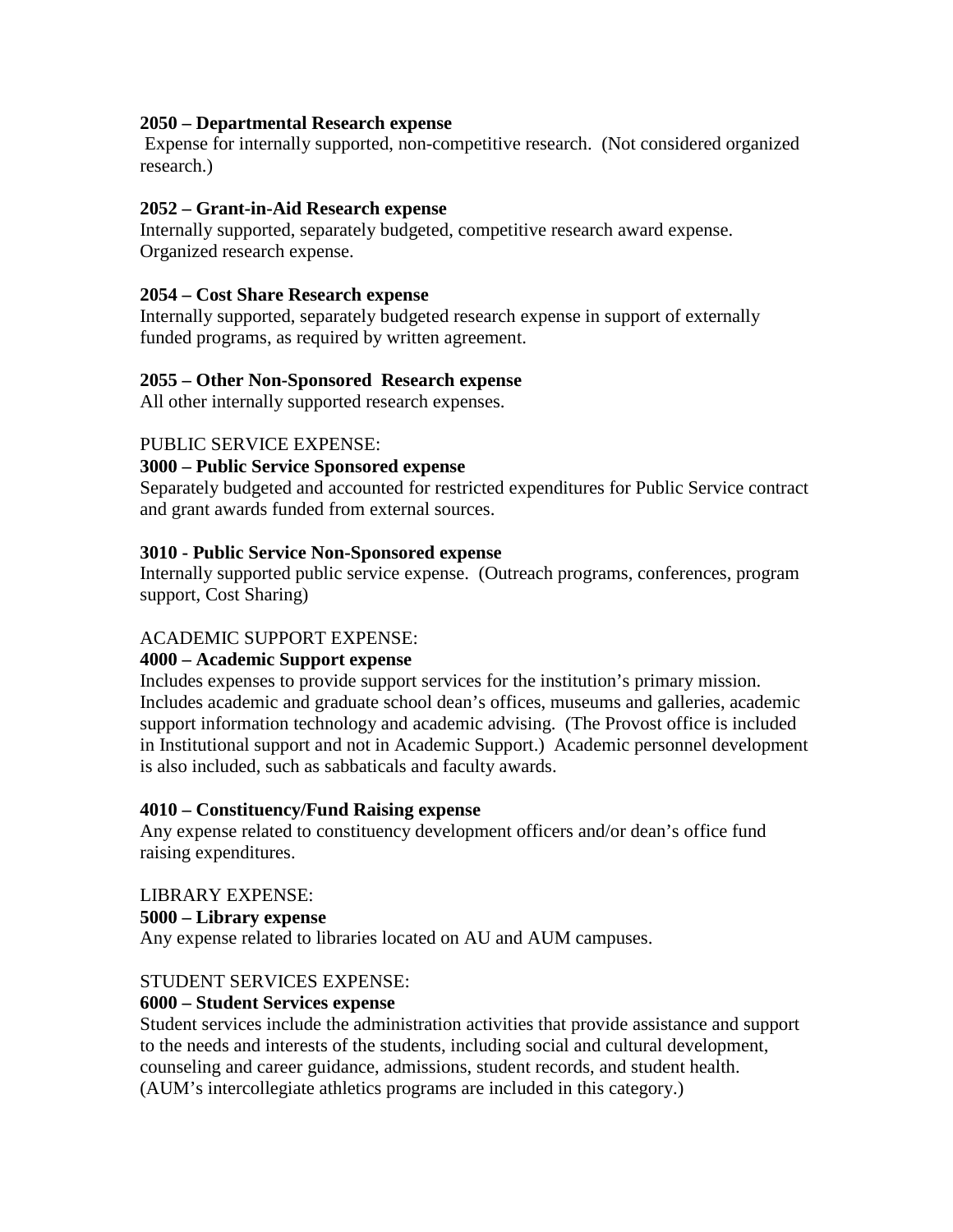## INSTITUTIONAL SUPPORT EXPENSE:

# **7000 – Institutional Support expense**

These expenses include central, executive-level activities concerned with the management and long-range planning for the entire University. These offices include the president, provost, chief business officer, chief development officer.

# **7002 – Information Technology Administrative Support**

Information technology support is normally allocated between Institutional support and Academic support, only.

## **7003 – Communications & Marketing expense**

These expenses relate to the department of Communications and Marketing and University wide publications.

# **7004 - Development & Fund Raising expense**

Expenses for activities to maintain relations with community, alumni, and other constituents, as well as conduct activities related to institution-wide development and fund raising costs.

# **7005 – Legal expense**

Any legal expense or settlement uses this code.

# OPERATIONS & MAINTENANCE EXPENSE:

## **8000 – Physical Plant Administration expense**

Expenses for administration and supervision of the operation and maintenance of physical plant facilities, and space management are included.

## **8001- Operations and Maintenance expense**

These expenses are normally incurred for janitorial and utility services, repairs and ordinary maintenance of buildings, furniture and equipment, care of grounds, security, disaster preparedness, safety, and hazardous waste management.

## SCHOLARSHIP & FELLOWSHIP EXPENSE:

## **9000 – Scholarship & Fellowship expense**

Scholarship and fellowship expense from unrestricted or restricted funds.

# AUXILIARY EXPENSE:

## **A100 – Auxiliary expense**

All auxiliary units expense, excluding athletics, and includes housing, dining, transportation, surplus property, information technology service centers.

## **A200 – Athletic Auxiliary Expense**

Expenses related to the intercollegiate athletic programs.